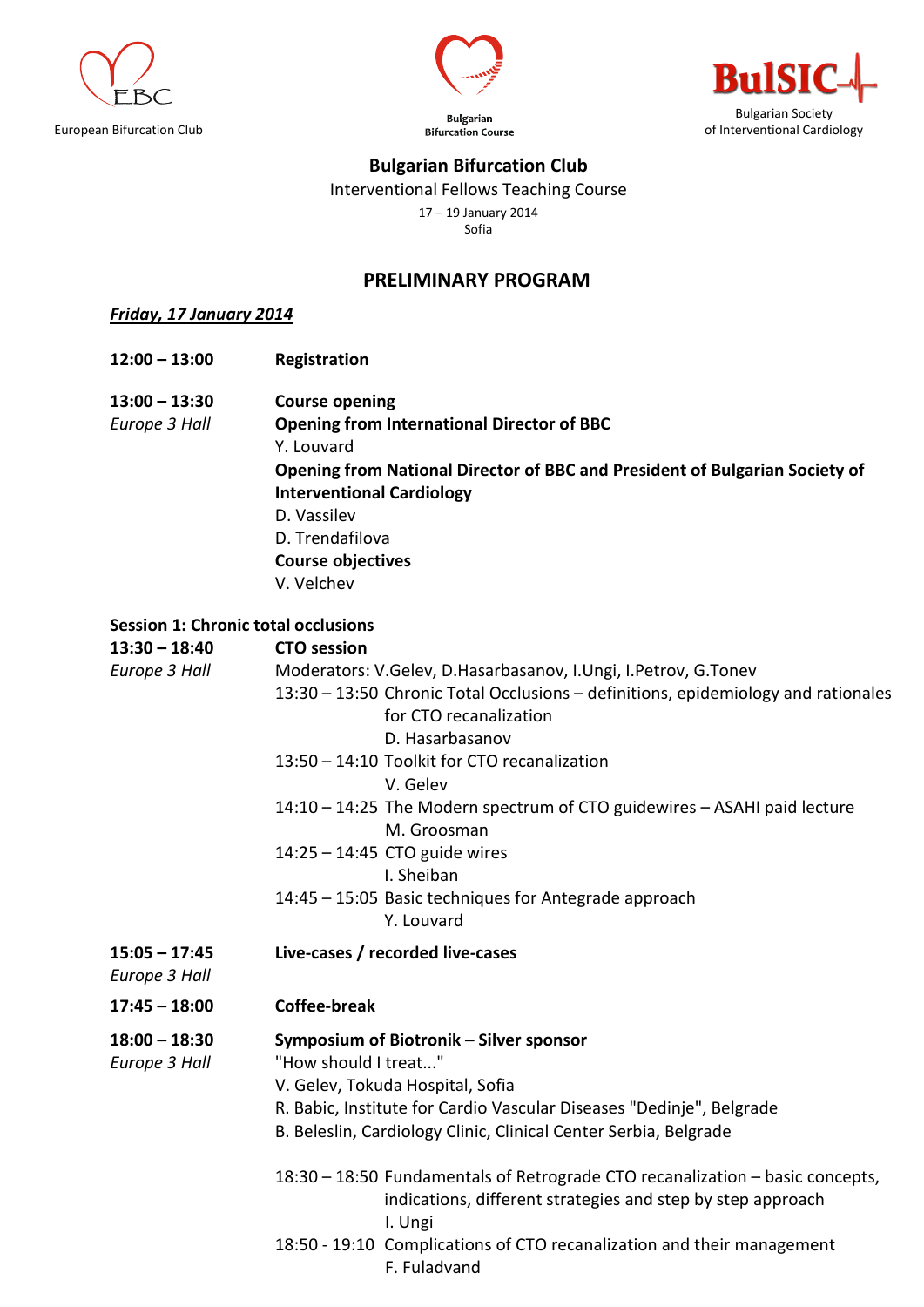## **Session 2: PCI after CABG, Bifurcation and distal left main, Coronary physiology sessions**

| $8:00 - 11:30$  | <b>PCI for patients after CABG</b>                          |                                                                                                                                          |  |  |
|-----------------|-------------------------------------------------------------|------------------------------------------------------------------------------------------------------------------------------------------|--|--|
| Europe 3 Hall   | Moderators: V.Velchev, G. Heyndrickx, R.Gil, D.Trendafilova |                                                                                                                                          |  |  |
|                 | $8:00 - 8:20$                                               | PCI of patients after CABG - strategic planning; when to reoperate?<br>R.Gil                                                             |  |  |
|                 | $8:20 - 8:40$                                               | PCI of SVG. When and how to protect?                                                                                                     |  |  |
|                 |                                                             | V.Velchev                                                                                                                                |  |  |
|                 | $8:40 - 9:00$                                               | PCI of arterial grafts<br>I. Sheiban                                                                                                     |  |  |
|                 |                                                             | 9:00 - 10:00 Live- case transmission                                                                                                     |  |  |
| $10:00 - 10:30$ | <b>Coffee-break</b>                                         |                                                                                                                                          |  |  |
|                 |                                                             | 10:30 - 10:50 FFR before CABG - functional or anatomical revascularization -<br>cardiosurgeon perspective<br>P. Panayotov                |  |  |
|                 |                                                             | 10:50 - 11:10 FFR before CABG - functional or anatomical revascularization -<br>interventional cardiologist prespective<br>G. Heyndrickx |  |  |
|                 |                                                             | 11:10 - 11:30 ACS in patients after CABG                                                                                                 |  |  |
|                 |                                                             | I. Petrov                                                                                                                                |  |  |
| $11:30 - 12:30$ |                                                             | Symposium of Balton - Gold sponsor                                                                                                       |  |  |
| Europe 3 Hall   | Moderators: D.Vassilev, R. Gil, V.Velchev                   |                                                                                                                                          |  |  |
|                 | The news in BiOSS program                                   |                                                                                                                                          |  |  |
|                 |                                                             | Presenters: H. Mateev, R. Gil                                                                                                            |  |  |
| $12:30 - 13:05$ |                                                             | Symposium of Meril - Silver sponsor                                                                                                      |  |  |
| Europe 3 Hall   |                                                             | 12:30 - 12:37 Novel DES Engineering Concepts - BioMime & MeriT clinical update<br>I. Petrov                                              |  |  |
|                 |                                                             | 12:37 - 12:44 BioMime Clinical experience from Bulgaria                                                                                  |  |  |
|                 |                                                             | G. Mazhdrakov                                                                                                                            |  |  |
|                 |                                                             | 12:44 – 12:51 Biomime in complex CTO and Multivessel Disease                                                                             |  |  |
|                 |                                                             | D. Vassilev                                                                                                                              |  |  |
|                 |                                                             | 12:51 - 12:58 Novel Technologies - BRS, TAVR and beyond                                                                                  |  |  |
|                 |                                                             | V. Velchev<br>12:58 - 13:05 Panel Discussion                                                                                             |  |  |
|                 |                                                             |                                                                                                                                          |  |  |
| $13:05 - 14:00$ | Lunch                                                       |                                                                                                                                          |  |  |
| $14:00 - 16:00$ |                                                             | Bifurcation and left main session supported by educational grant of Astra Zeneca                                                         |  |  |
| Europe 3 Hall   |                                                             | Moderators: G.Stankovich, Y.Louvard, I.Iakovou, D.Vassilev                                                                               |  |  |
|                 |                                                             | 14:00 - 14:20 What we have learnt during last year about coronary bifurcation<br>treatment?                                              |  |  |
|                 |                                                             | I.lakovou                                                                                                                                |  |  |
|                 |                                                             | 14:20 - 14:40 What is more important - FFR or ischemia?<br>D.Vassilev                                                                    |  |  |
|                 |                                                             | 14:40 – 15:00 When and how to treat left main bifurcation stenosis?                                                                      |  |  |
|                 |                                                             | G. Rigatelli                                                                                                                             |  |  |
|                 |                                                             | 15:00 - 15:20 Does the prime time for dedicated bifurcation stents come?<br>R.Gil                                                        |  |  |